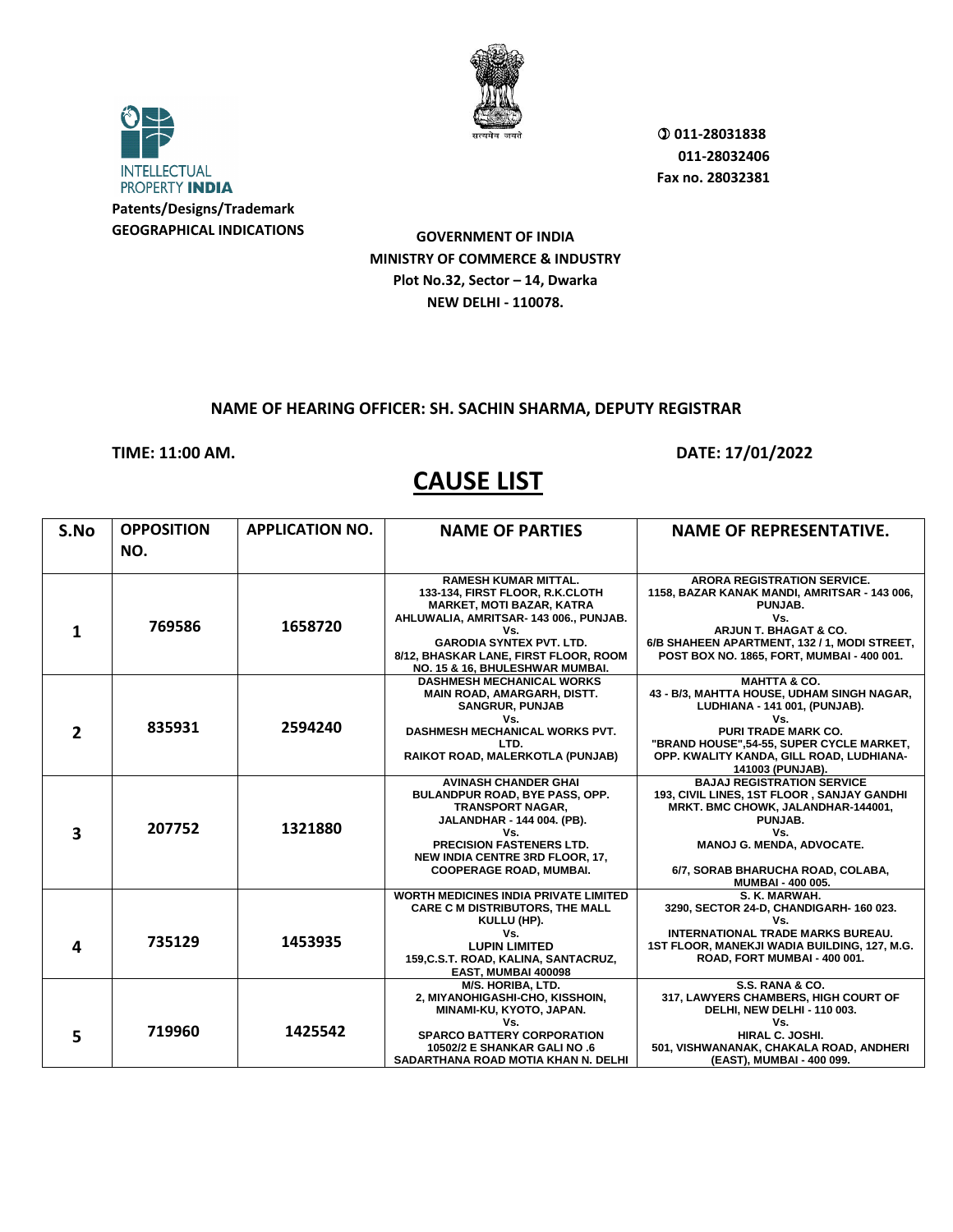

**INTELLECTUAL** PROPERTY INDIA **Patents/Designs/Trademark GEOGRAPHICAL INDICATIONS**

**GOVERNMENT OF INDIA MINISTRY OF COMMERCE & INDUSTRY Plot No.32, Sector – 14, Dwarka NEW DELHI - 110078.**

#### **NAME OF HEARING OFFICER: SH. SACHIN SHARMA, DEPUTY REGISTRAR**

#### **TIME: 11:00 AM. DATE: 18/01/2022**

| S.No                    | <b>OPPOSITION</b><br>NO. | <b>APPLICATION NO.</b> | <b>NAME OF PARTIES</b>                                                                                                                                                                                                                                                | <b>NAME OF REPRESENTATIVE.</b>                                                                                                                                                                                                                                                       |
|-------------------------|--------------------------|------------------------|-----------------------------------------------------------------------------------------------------------------------------------------------------------------------------------------------------------------------------------------------------------------------|--------------------------------------------------------------------------------------------------------------------------------------------------------------------------------------------------------------------------------------------------------------------------------------|
| 1                       | 740825                   | 1653590                | PARAS POLY CAB PRIVATE LIMITED<br>KHASRA NO.40/7/2, MAIN CHOWK,<br>SAMEYPUR (BADLI) OPP. ANJAL SWEETS,<br><b>DELHI-110042</b><br>Vs.<br><b>RAVIN CABLES LIMITED</b><br>302, AKURTI TRADE CENTRE, 3TH FLOOR,<br>ROAD NO. 7, MIDC, MAROL, ANDHRI, (E)<br><b>MUMBAI.</b> | <b>LALJI ADVOCATES</b><br>A-48, (LALJI HOUSE) YOJNA VIHAR,<br><b>DELHI-110092</b><br>Vs.<br>R.K. DEWAN & CO.<br>78, PODAR CHAMBERS, S.A. BRELVI ROAD, FORT,<br><b>MUMBAI - 400 001</b>                                                                                               |
| $\overline{2}$          | 770686                   | 1866450                | <b>S.UPKAR SINGH</b><br>PLOT NO. 622, INDUSTRIAL AREA "B",<br>LUDHIANA-141003 (PB)<br>Vs.<br><b>SWAN MECHANICAL WORKS</b><br><b>MOONGPHALI MANDI MILLER GANJ</b><br>LUDHIANA-141003                                                                                   | <b>PURI TRADE MARK CO.</b><br>"BRAND HOUSE",54-55, SUPER CYCLE MARKET,<br>OPP. KWALITY KANDA, GILL ROAD, LUDHIANA-<br>141003 (PUNJAB).<br>Vs.<br><b>MAHTTA &amp; CO.</b><br>43 - B/3, MAHTTA HOUSE, UDHAM SINGH NAGAR,<br>LUDHIANA - 141 001, (PUNJAB).                              |
| $\overline{\mathbf{3}}$ | 830904                   | 1852819                | <b>HOLLISTER INCORPORATED</b><br><b>2000 HOLLISTER DRIVE LIBERTYVILLE</b><br>ILLINOIS 60048 USA.<br>Vs.<br><b>SUSHMA BERLIA</b><br>S 361, PANCHSHILA PARK,<br><b>NEW DELHI 110 007</b>                                                                                | LEX ORBIS.<br>709/710, TOLSTOY HOUSE, 15-17, TOLSTOY MARG,<br><b>NEW DELHI - 110 001.</b><br>Vs.<br>MANOJ G. MENDA, ADVOCATE.<br>6/7, SORAB BHARUCHA ROAD, COLABA,<br><b>MUMBAI - 400 005.</b>                                                                                       |
| 4                       | 742497                   | 1473766                | <b>M/S NESTOR PHARMACEUTICALS LTD.,</b><br>GL.- 5, ASHOKA ESTATE. 24. BARAKHAMBA<br>ROAD, NEW DELHI-110001.<br>Vs.<br><b>ABBOTT LABORATORIES</b><br>100 ABBOTT PARK ROAD, ABBOTT PARK,<br>ILLINOIS 60064-6050, U.S.A.                                                 | <b>ASHOKA TRADE MARKS CO.</b><br>4, CENTRAL LANE, BENGALI MARKET, NEW<br>DELHI-110 001.<br>Vs.<br><b>RNA, IP ATTORNEYS</b><br>401-402, 4TH FLOOR, SUNCITY SUCCESS TOWER,<br><b>SEC-65, GOLF COURSE EXTENSION ROAD,</b><br><b>GURGAON-122005 NATIONAL CAPITAL REGION</b><br>(HARYANA) |
| 5                       | 810795                   | 1659230                | ELPAR ELECTRICALS PVT LTD<br>A-16 MANGOL PURI INDUSTRIAL AREA<br>PHASE-II NEW DELHI<br>Vs.<br><b>PARAGON TEXTILE MILLS PVT.LTD</b><br><b>I-11/12 PARAGON CONDOMINIUM</b><br><b>PANDURANG BUDHKAR MARG WORLI</b><br><b>MUMBAI 400013</b>                               | <b>GLOBAL TRADE MARK BUREAU</b><br>SECTOR C, POCKET 8, 8414, VASANT KUNJ, NEW<br>DELHI-70<br>Vs.<br>R.K. DEWAN & CO.<br>78, PODAR CHAMBERS, S.A. BRELVI ROAD, FORT,<br><b>MUMBAI - 400 001</b>                                                                                       |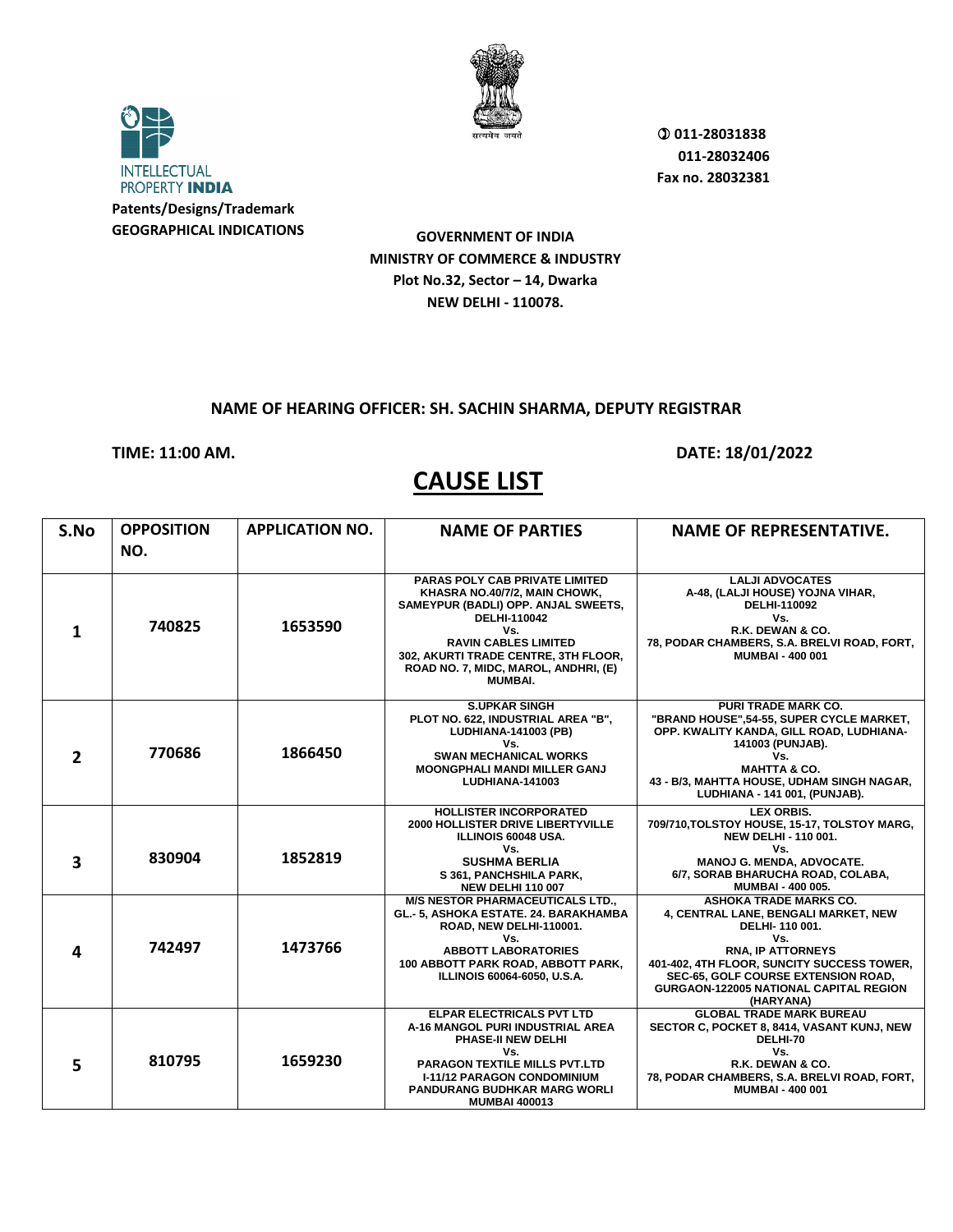| 6 | 725602 | 1389936 | <b>DLF LIMITED</b><br>DLF CENTRE, SANSAD MARG.<br><b>NEW DELHI-110001.</b><br>VS.<br>THE BOMBAY DYEING & MANUFACTURING<br>CO. LTD.<br><b>NEVILLE HOUSE, J.N. HEREDIA MARG,</b><br><b>BALLARD ESTATE MUMBAI-400001</b> | ANAND AND ANAND.<br><b>B-41, NIZAMUDDIN EAST,</b><br><b>NEW DELHI - 110 013.</b><br>VS.<br>ARJUN T. BHAGAT & CO.<br>6/B SHAHEEN APARTMENTS 132/1. MODY STREET.<br>IST FLOOR, PB NO. 1865, FORT MUMBAI-01. |
|---|--------|---------|-----------------------------------------------------------------------------------------------------------------------------------------------------------------------------------------------------------------------|-----------------------------------------------------------------------------------------------------------------------------------------------------------------------------------------------------------|
|   | 205510 | 1239732 | THE INDIAN HOTELS COMPANY LIMITED<br>TAJ PALACE HOTEL, SARDAR PATEL<br><b>MARG, DIPLOMATIC ENCLAVE,</b><br><b>NEW DELHI-110 021.</b><br>Vs.<br><b>DANIEL BATTERIES</b><br>351/R, KHATIWALA TANK, INDORE (M.P.)        | ANAND AND ANAND.<br><b>B-41, NIZAMUDDIN EAST,</b><br><b>NEW DELHI - 110 013.</b><br>Vs.<br><b>G.S. RIJHWANI &amp; CO.</b><br>2, SAINATH PLAZA, UPPER GROUND FLOOR,<br><b>MULUND (W), MUMBAI-400 080.</b>  |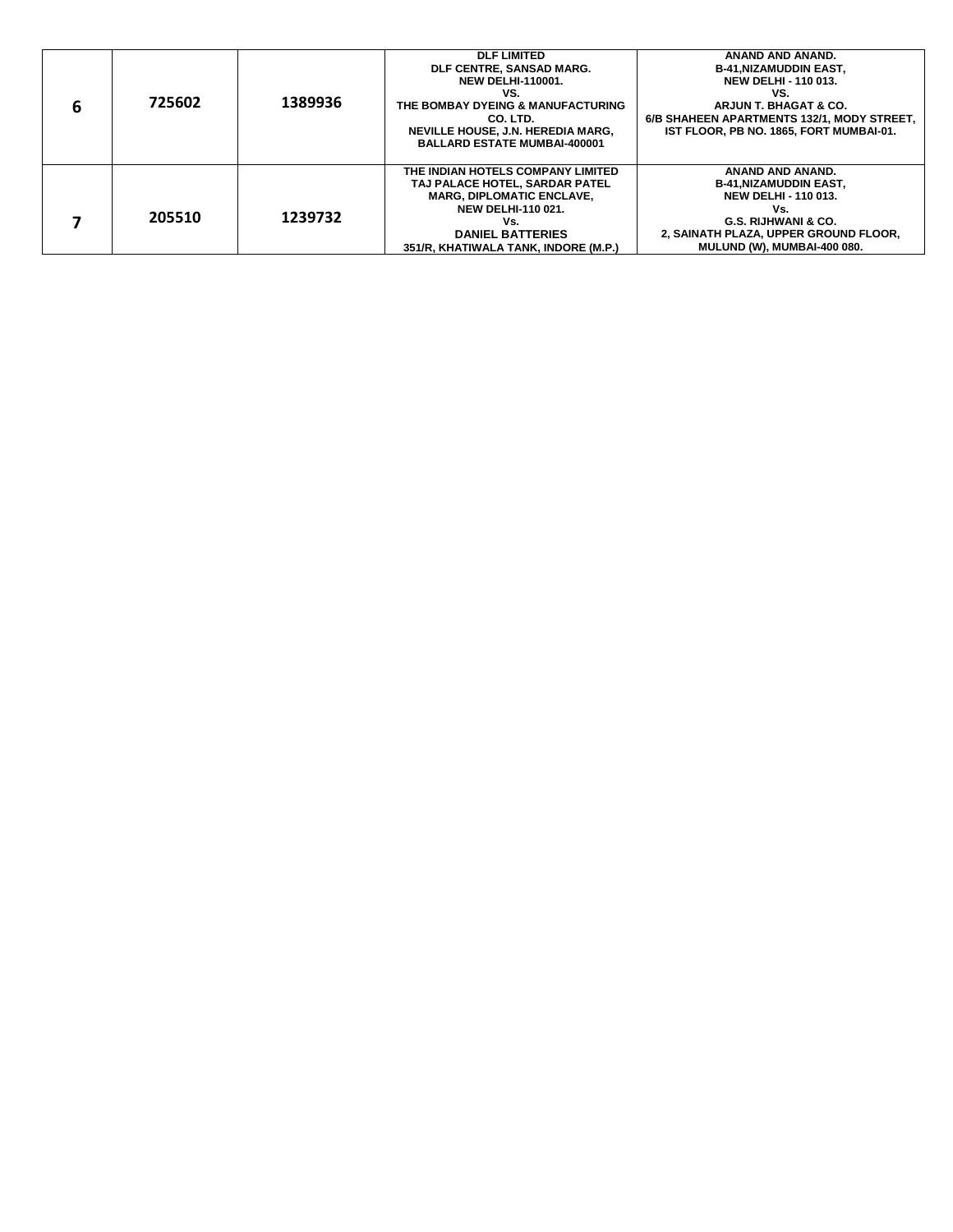

**INTELLECTUAL** PROPERTY INDIA **Patents/Designs/Trademark GEOGRAPHICAL INDICATIONS**

**GOVERNMENT OF INDIA MINISTRY OF COMMERCE & INDUSTRY Plot No.32, Sector – 14, Dwarka NEW DELHI - 110078.**

#### **NAME OF HEARING OFFICER: SH. SACHIN SHARMA, DEPUTY REGISTRAR**

#### **TIME: 11:00 AM. DATE: 19/01/2022**

| S.No           | <b>OPPOSITION</b> | <b>APPLICATION</b> | <b>NAME OF PARTIES</b>                                                         | <b>NAME OF REPRESENTATIVE.</b>                                              |
|----------------|-------------------|--------------------|--------------------------------------------------------------------------------|-----------------------------------------------------------------------------|
|                | NO.               | NO.                |                                                                                |                                                                             |
|                |                   |                    |                                                                                |                                                                             |
|                |                   |                    | <b>LAKSHMI ENERGY&amp; FOODS LTD.</b><br>SCO 18-19, FIRST FLOOR, SECTOR - 9-D, | <b>LALJI ADVOCATES</b><br>A - 48, (LALJI HOUSE) YOJNA VIHAR,                |
|                |                   |                    | <b>MADHYA MARG, CHANDIGARH</b>                                                 | DELHI-110092.                                                               |
|                |                   |                    | Vs.                                                                            | Vs.                                                                         |
| 1              | 842398            | 1984541            | <b>LAXMI KOHLU GHAR</b>                                                        | <b>ARORA REGISTRATION SERVICE</b>                                           |
|                |                   |                    | <b>OUTSIDE GATE HAKIMAN,</b>                                                   | E-407, RANJIT AVENUE, AMRITSAR-143001,                                      |
|                |                   |                    | AMRITSAR - 143 001, PUNJAB                                                     | <b>PUNJAB</b>                                                               |
|                |                   |                    | <b>RANA SUGARS LTD.</b>                                                        | <b>RAHUL RAJPUT.</b>                                                        |
|                |                   |                    | VILLAGE LAUKHA, TEHSIL PATTI, DISTT. TARN                                      | B-336, BHAI RANDHIR SINGH NAGAR, LUDHIANA -                                 |
|                |                   |                    | <b>TARAN - 143401, PUNJAB</b><br>Vs.                                           | <b>141 004 PUNJAB.</b><br>Vs.                                               |
| $\overline{2}$ | 837573            | 1922286            | JOHN DISTILLERIES PVT. LTD.                                                    | <b>SUSHANT M. SINGH &amp; ASSOCIATES</b>                                    |
|                |                   |                    | 110, PANTHARPALYA, MYSORE ROAD,                                                | <b>5/25 WEST PATEL NAGAR</b>                                                |
|                |                   |                    | <b>BANGALORE.</b>                                                              | <b>NEW DELHI-110008</b>                                                     |
|                |                   |                    | <b>SYMBIOTIC DRUGS &amp; DIABETIC CARE PRIVATE</b>                             | <b>KAMAL GARG &amp; ASSOCIATES</b>                                          |
|                |                   |                    | <b>LIMITED</b>                                                                 | D-4/1, 2ND FLOOR, RANA PRATAP BAGH,                                         |
|                |                   |                    | 305 MAHAJAN TOWER LSC SHRESHTRA VIHAR                                          | DELHI-110007.                                                               |
|                | 767832            | 1759889            | <b>DELHI-110092</b>                                                            | Vs.                                                                         |
| 3              |                   |                    | Vs.<br><b>MICRO LABS LTD</b>                                                   | V. RAVI, ADVOCATE.<br>AP.1396, 31ST STREET, VI SECTOR, K.K. NAGAR,          |
|                |                   |                    | NO. 27, RACE COURSE ROAD,                                                      | CHENNAI - 600 078.                                                          |
|                |                   |                    | <b>BANGALORE - 560 001.</b>                                                    |                                                                             |
|                |                   |                    | <b>LAKSHMI ENERGY&amp; FOODS LTD.</b>                                          | <b>LALJI ADVOCATES</b>                                                      |
|                |                   |                    | SCO 18-19, FIRST FLOOR, SECTOR - 9-D,                                          | A - 48, (LALJI HOUSE) YOJNA VIHAR,                                          |
|                |                   |                    | <b>MADHYA MARG, CHANDIGARH</b>                                                 | DELHI-110092.                                                               |
|                | 842197            | 1984546            | Vs.                                                                            | Vs.                                                                         |
| 4              |                   |                    | <b>LAXMI KOHLU GHAR</b>                                                        | <b>ARORA REGISTRATION SERVICE</b><br>E-407, RANJIT AVENUE, AMRITSAR-143001, |
|                |                   |                    | <b>OUTSIDE GATE HAKIMAN,</b><br>AMRITSAR - 143 001, PUNJAB                     | <b>PUNJAB</b>                                                               |
|                |                   |                    | <b>PRAN NATH KOHLI</b>                                                         | <b>WORLDWIDE REGISTRATION BUREAU.</b>                                       |
|                |                   |                    | 2243, CHUNA MANDI, PAHAR GANJ,                                                 | 60/30, NEW ROHTAK ROAD, KAROL BAGH,                                         |
|                |                   |                    | DELHI-110055                                                                   | <b>NEW DELHI-110005</b>                                                     |
|                |                   |                    | Vs.                                                                            | Vs.                                                                         |
| 5              | 1008675           | 2971249            | <b>SATISH KOHLI</b>                                                            | <b>KAMAL GARG &amp; ASSOCIATES</b>                                          |
|                |                   |                    | 2228, RAJ GURU ROAD, CHUNA MANDI, PAHAR                                        | <b>B-26 ADARSH APARTMENTS SECTOR 9</b>                                      |
|                |                   |                    | <b>GANJ, NEW DELHI - 110005</b>                                                | <b>ROHINI DELHI-85</b>                                                      |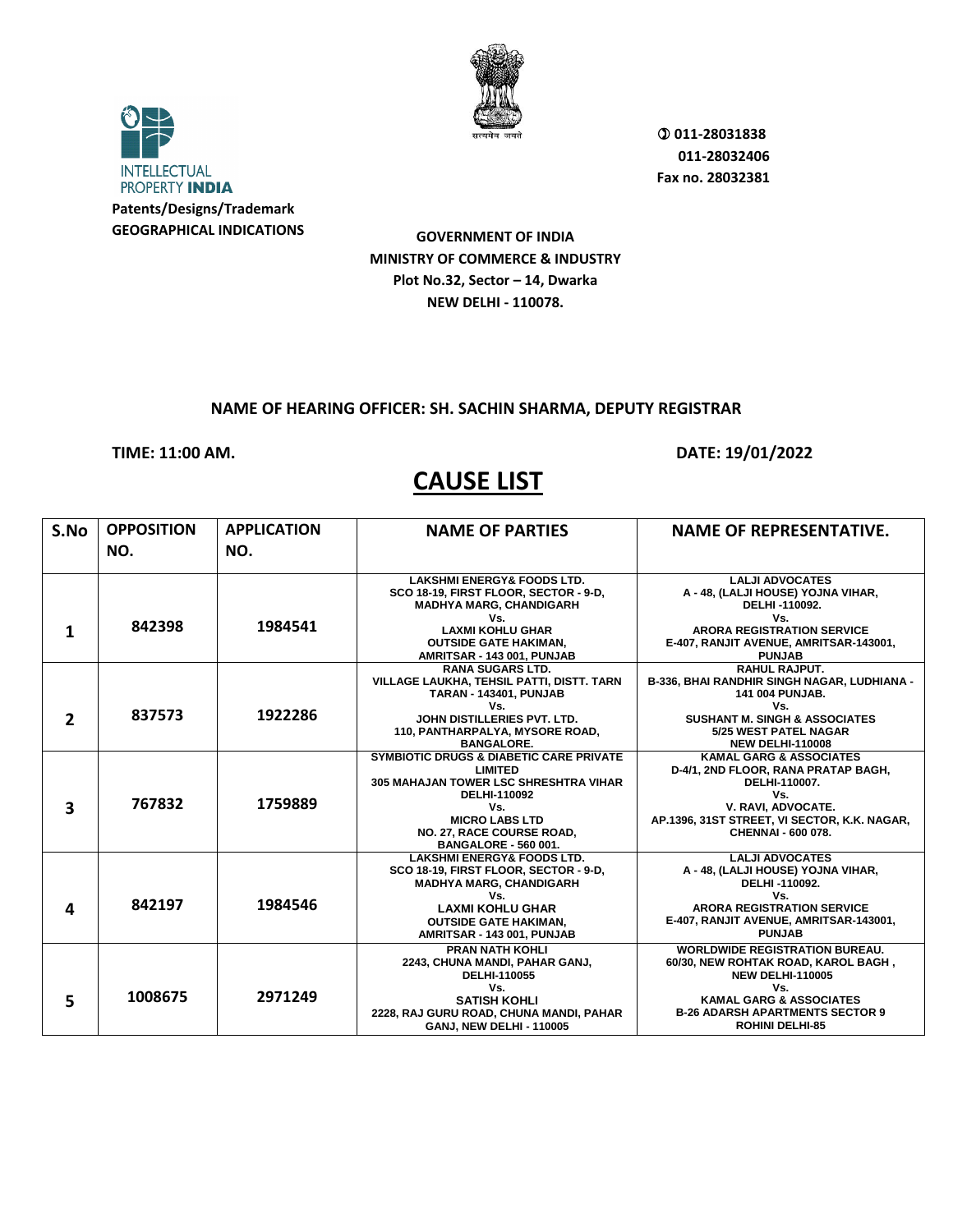

**INTELLECTUAL** PROPERTY INDIA **Patents/Designs/Trademark GEOGRAPHICAL INDICATIONS**

**GOVERNMENT OF INDIA MINISTRY OF COMMERCE & INDUSTRY Plot No.32, Sector – 14, Dwarka NEW DELHI - 110078.**

#### **NAME OF HEARING OFFICER: SH. SACHIN SHARMA, DEPUTY REGISTRAR**

#### **TIME: 11:00 AM. DATE: 20/01/2022**

| S.No           | <b>OPPOSITION</b><br>NO. | <b>APPLICATION NO.</b> | <b>NAME OF PARTIES</b>                                                                                                                                                                                                                                       | <b>NAME OF REPRESENTATIVE.</b>                                                                                                                                                                                                                         |
|----------------|--------------------------|------------------------|--------------------------------------------------------------------------------------------------------------------------------------------------------------------------------------------------------------------------------------------------------------|--------------------------------------------------------------------------------------------------------------------------------------------------------------------------------------------------------------------------------------------------------|
|                |                          |                        | <b>LAKSHMI ENERGY&amp; FOODS LTD.</b><br>SCO 18-19, FIRST FLOOR, SECTOR - 9-D,                                                                                                                                                                               | <b>LALJI ADVOCATES</b><br>A - 48, (LALJI HOUSE) YOJNA VIHAR,                                                                                                                                                                                           |
| 1              | 842396                   | 1984539                | <b>MADHYA MARG, CHANDIGARH</b><br>Vs.<br><b>LAXMI KOHLU GHAR</b><br><b>OUTSIDE GATE HAKIMAN,</b><br>AMRITSAR - 143 001, PUNJAB                                                                                                                               | DELHI-110092.<br>Vs.<br><b>ARORA REGISTRATION SERVICE</b><br>E-407, RANJIT AVENUE, AMRITSAR-143001,<br><b>PUNJAB</b>                                                                                                                                   |
| $\overline{2}$ | 781460                   | 1798469                | M/S. ABS REMEDIES PVT. LTD.<br><b>214 VARDHMAN TOWER COMMUNITY</b><br>CENTER PREET VIHAR NEW DELHI-91.<br>Vs.<br>ALKEM LABORATORIES LTD.<br>"ALKEM HOUSE", DEVASHISH, ADJ. TO<br><b>MATULYA CENTRE, SENAPATI BAPAT</b><br>MARG, LOWER PAREL, MUMBAI-400 013. | <b>NISHNAT ASSOCIATES</b><br>K1/125 LOWER GROUND FLOOR CHITTARANJAN<br><b>PARK NEW DELHI-19</b><br>Vs.<br><b>VISHESH &amp; ASSOCIATES.</b><br>2, 3 RD FLOOR, YESHWANT CHAMBERS, 18 - B,<br><b>BHARUCHA MARG, KALAGHODA, FORT,</b><br>MUMBAI - 400 023. |
|                | 932962                   | 2009694                | <b>P.K.OVERSEAS PVT.LTD.</b><br>4039/3 LAHORI GATE NAYA BAZAR<br><b>DELHI 110006</b><br>Vs.                                                                                                                                                                  | <b>LALJI ADVOCATES</b><br>A - 48, (LALJI HOUSE) YOJNA VIHAR,<br>DELHI-110092.<br>Vs.                                                                                                                                                                   |
| 3              |                          |                        | <b>M/S WHITEFIELDS OVERSEAS LTD</b><br>F-7/10, VASANT VIHAR,<br><b>NEW DELHI-110057</b>                                                                                                                                                                      | <b>ARORA AND ARORA</b><br>5/48 NEHRU NAGAR.<br><b>NEW DELHI-110065</b>                                                                                                                                                                                 |
| 4              | 852668                   | 2026034                | M/S. LA BICYCLE (THAILAND) CO. LTD.<br>58 MOO 2 TAMBOL OAM -AI AMPHUR<br><b>SAMPRAN NAKORNPATHOM PROVINCE</b><br>73160 THAILAND<br>Vs.<br><b>INFINITI RETAIL LIMITED</b><br>UNIT NOS. 701 & 702, KALEDONIA, SAHAR<br>ROAD, ANDHERI (EAST), MUMBAI - 400 069  | <b>AMITABHA SEN &amp; CO.</b><br>SUITE 601- F, 5 HAILEY ROAD,<br><b>NEW DELHI - 110 001.</b><br>Vs.<br><b>ADITYA &amp; ASSOCIATES</b><br>HUBTOWN SOLARIS 121 1ST FLOOR N.S PHADKE<br><b>MARG OPP. TELI GALI ANDHERI E</b><br><b>MUMBAI 400 069</b>     |
| 5              | 845244                   | 2007673                | <b>MR. MAHESH GUPTA</b><br><b>H-35. SOUTH EXTN., PART-1,</b><br><b>NEW DELHI - 110035</b><br>Vs.<br><b>KENT FANS AND ELECTRICALS PVT. LTD</b><br>15 SSI, INDUSTRIAL AREA, G.T. KARNAL<br><b>ROAD, DELHI 110033</b>                                           | <b>RAJESHWARI &amp; ASSOCIATES AMSOFT BUSINESS</b><br><b>CENTRE UNITECH TRADE CENTRE SECTOR 43.</b><br>GURGAON-122002 HARYANA<br>Vs.<br><b>VIDHANI TRADE MARKS CO.</b><br>11/12, UGF, P.N. BANK BUILDING, WEST PATEL<br>NAGAR, N. DELHI-8.             |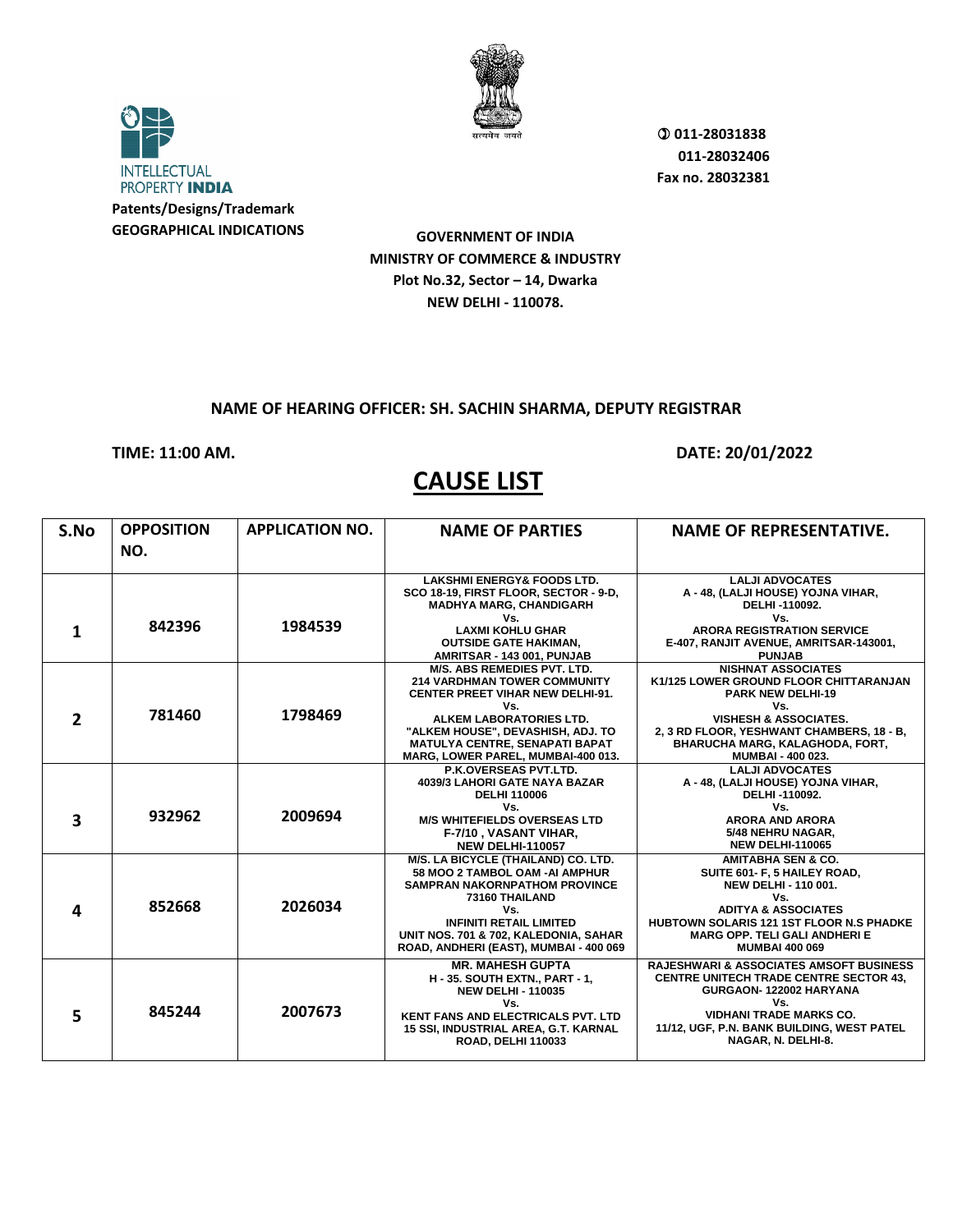

**INTELLECTUAL** PROPERTY INDIA **Patents/Designs/Trademark GEOGRAPHICAL INDICATIONS**

**GOVERNMENT OF INDIA MINISTRY OF COMMERCE & INDUSTRY Plot No.32, Sector – 14, Dwarka NEW DELHI - 110078.**

#### **NAME OF HEARING OFFICER: SH. SACHIN SHARMA, DEPUTY REGISTRAR**

#### **TIME: 11:00 AM. DATE: 24/01/2022**

| S.No           | <b>OPPOSITION</b><br>NO. | <b>APPLICATION NO.</b> | <b>NAME OF PARTIES</b>                                                                                                                                                                                                                                           | <b>NAME OF REPRESENTATIVE.</b>                                                                                                                                                                                                                            |
|----------------|--------------------------|------------------------|------------------------------------------------------------------------------------------------------------------------------------------------------------------------------------------------------------------------------------------------------------------|-----------------------------------------------------------------------------------------------------------------------------------------------------------------------------------------------------------------------------------------------------------|
| 1              | 1067970                  | 3208420                | <b>DR. UPESH KUMAR</b><br>KOTHI NO. 213, NAND COLONY NO. 1<br>PEHOWA-136128 DISTT, KURUKSHETRA<br><b>HARYANA.</b><br>Vs.<br>ARVIND YOUTH BRANDS PRIVATE LIMITED<br><b>MAIN BUILDING, ARVIND LIMITED</b><br>PREMISES, NARODA ROAD, AHMEDABAD -<br>380025, GUJARAT | <b>DR. UPESH KUMAR</b><br>KOTHI NO. 213, NAND COLONY NO. 1 PEHOWA-<br>136128 DISTT. KURUKSHETRA HARYANA.<br>Vs.<br>ANAND AND ANAND.<br><b>B-41, NIZAMUDDIN EAST,</b><br><b>NEW DELHI - 110 013.</b>                                                       |
| $\overline{2}$ | 890625                   | 3467402                | <b>DR UPESH KUMAR</b><br>KOTHI NO.213, NAND COLONY NO. 1<br>PEHOWA-136128 DISTT, KURUKSHETRA<br><b>HARYANA</b><br>Vs.<br><b>MR CHARANJEET SINGH</b><br>H-16/54 GALI NO 4, GOVIND PARK TANK<br>ROAD, KAROL BAGH DELHI 110005                                      | <b>GAUTAM &amp; COMPANY</b><br>LL-47, AMBER TOWER, 1ST FLOOR, SANSAR<br>CHAND ROAD, JAIPUR-302001 (RAJ)<br>Vs.<br>KHUSHI TRADE MARK CO.<br>BLOCK A-1/15, NEAR SANT HOSPITAL, SHASTRI<br>MARG, SANT NAGAR, BURARI DELHI-110084                             |
| 3              | 852669                   | 2026035                | M/S. LA BICYCLE (THAILAND) CO. LTD.<br>58 MOO 2 TAMBOL OAM -AI AMPHUR<br><b>SAMPRAN NAKORNPATHOM PROVINCE</b><br>73160 THAILAND<br>Vs.<br><b>INFINITI RETAIL LIMITED</b><br>UNIT NOS. 701 & 702, KALEDONIA, SAHAR<br>ROAD, ANDHERI (EAST), MUMBAI - 400 069      | <b>AMITABHA SEN &amp; CO.</b><br>SUITE 601- F, 5 HAILEY ROAD,<br><b>NEW DELHI - 110 001.</b><br>Vs.<br><b>ADITYA &amp; ASSOCIATES</b><br><b>HUBTOWN SOLARIS 121 1ST FLOOR N.S PHADKE</b><br><b>MARG OPP. TELI GALI ANDHERI E</b><br><b>MUMBAI 400 069</b> |
| 4              | 723157                   | 1457069                | <b>BLAZON BIOTEK (P) LTD.</b><br>85, BANK COLONY, STREET NO.-2, MODI<br>NAGAR, GHAZIABAD, U.P.<br>VS.<br><b>GALPHA LABORATORIES LTD.</b><br>610, SHAH AND NAHAR IND ESTATE,<br>WORLI, MUMBAI 400 018                                                             | <b>LALJI TRADE MARK CO.</b><br>A/48, YOJNA VIHAR, DELHI - 110 092.<br>VS.<br><b>VISHESH &amp; ASSOCIATES.</b><br>2, 3 RD FLOOR, YESHWANT CHAMBERS, 18 - B,<br>BHARUCHA MARG, KALAGHODA, FORT,<br><b>MUMBAI - 400 023.</b>                                 |
| 5              | 829306                   | 1850228                | <b>ASHOK KUMAR GUPTA</b><br>SIMCO HOUSE 43A/2 GURUDWARA ROAD<br><b>DILSHAD GARDEN DELHI-95</b><br>Vs.<br><b>SIMCO ENGINEERING LIMITED</b><br>NO. 126, K. SATHANOOR ROAD, K.K.<br>NAGAR, TRICHY-620 021.                                                          | <b>LALJI ADVOCATES</b><br>A - 48, (LALJI HOUSE) YOJNA VIHAR,<br>DELHI-110092.<br>Vs.<br>L.R. SWAMI CO.<br>NO. 3 PLAYGROUND VIEW STREET, NANDANAM<br><b>EXTN., CHENNAI - 600 035.</b>                                                                      |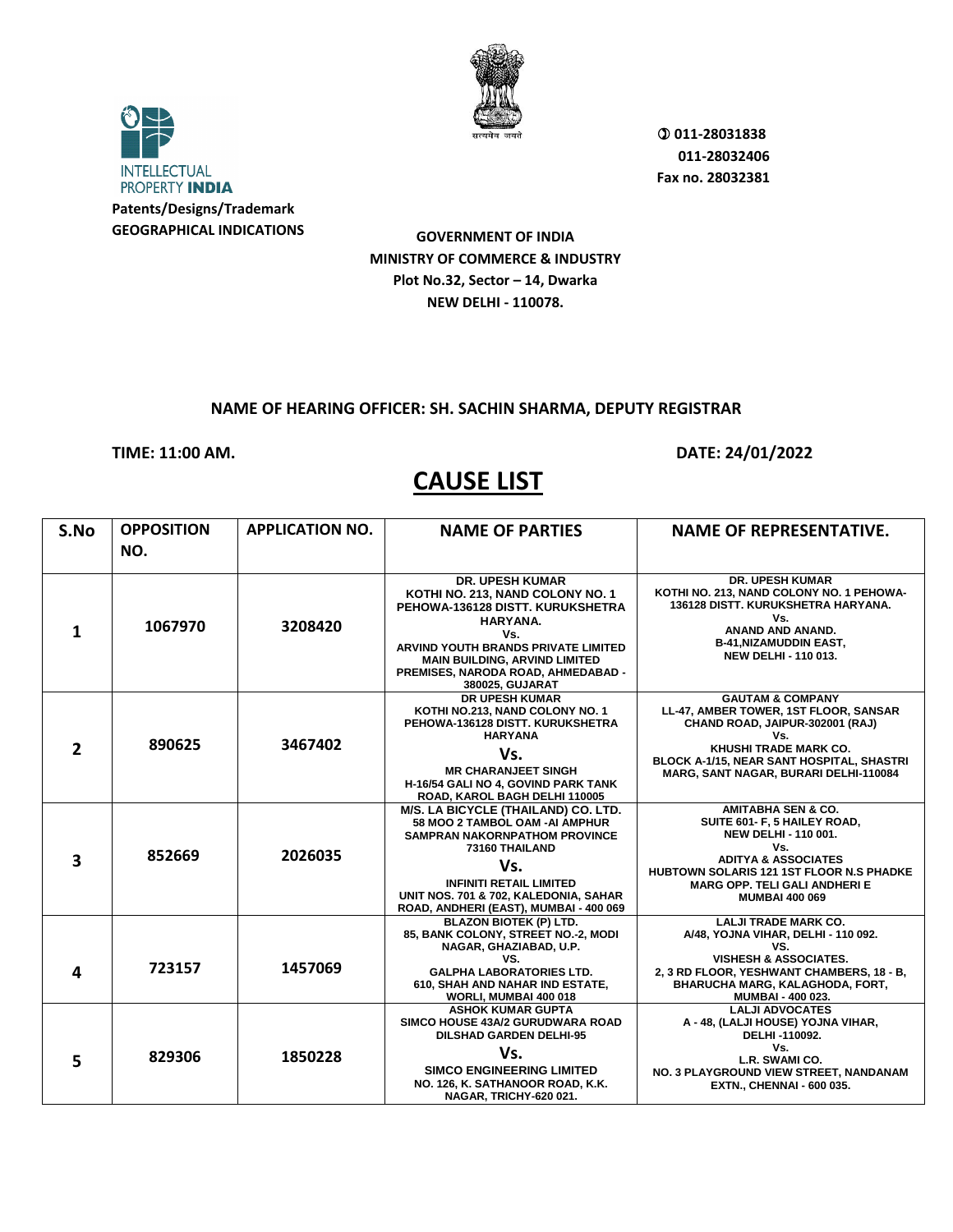| 6 | 904511 | 3544623 | <b>BUNGE INDIA PRIVATE LIMITED</b><br><b>CAPITAL BUILDING, 601C &amp; 601D, B WING, C</b><br>70, BANDRA KURLA COMPLEX, OPPOSITE<br><b>ICICI BANK BUILDING, BANDRA EAST</b><br><b>MUMBAI-400 051 INDIA</b><br>Vs.<br><b>HATSUN AGRO PRODUCT LIMITED,</b><br>DOMAINE, RAJIV GANDHI SALAI (OMR),<br>KARAPAKKAM, CHENNAI-600 097 | <b>AJAY SAHNI &amp; ASSOCIATES</b><br>31/42 PUNJABI BAGH (WEST)<br><b>NEW DELHI-110026</b><br>Vs.<br>L.R. SWAMI CO.<br>NO. 3 PLAYGROUND VIEW STREET, NANDANAM<br><b>EXTN., CHENNAI - 600 035.</b> |
|---|--------|---------|------------------------------------------------------------------------------------------------------------------------------------------------------------------------------------------------------------------------------------------------------------------------------------------------------------------------------|---------------------------------------------------------------------------------------------------------------------------------------------------------------------------------------------------|
|   | 235441 | 1236500 | <b>INTERNATIONAL BUSINESS MACHINES</b><br><b>CORPORATION</b><br><b>NEW ORCHARD ROAD, ARMONK, NEW</b><br>YORK 10504, U.S.A.<br>Vs.<br><b>TIVOLI GARDENS</b><br>VILL. RAJPURA TURN, MAIN CHATTARPUR<br>TEMPLE ROAD, NEW DELHI-110030.                                                                                          | <b>ANAND AND ANAND.</b><br>B-41, NIZAMUDDIN EAST, NEW DELHI - 110 013.<br>Vs.<br><b>INDIAN TRADE MARKS CO.</b><br>91, CROCKERY MARKET, SADAR BAZAR, DELHI -<br>110 006, INDIA.                    |
| Զ | 795214 | 1333344 | <b>FORD MOTOR COMPANY</b><br>ONE AMERICAN ROAD, DEARBORN,<br><b>MICHIGAN 48126 UNITED STATES OF</b><br>AMERICA.<br>Vs.<br><b>LOTIA MOTORS LIMITED</b><br><b>B-17/MCH 877, RAILWAY ROAD,</b><br><b>HOSHIAPUR - 146 001.</b>                                                                                                   | ANAND AND ANAND.<br>B-41, NIZAMUDDIN EAST, NEW DELHI - 110 013.<br>Vs.<br><b>WORLDWIDE REGISTRATION BUREAU.</b><br>60/30, NEW ROHTAK ROAD, KAROL BAGH, NEW<br><b>DELHI-110005</b>                 |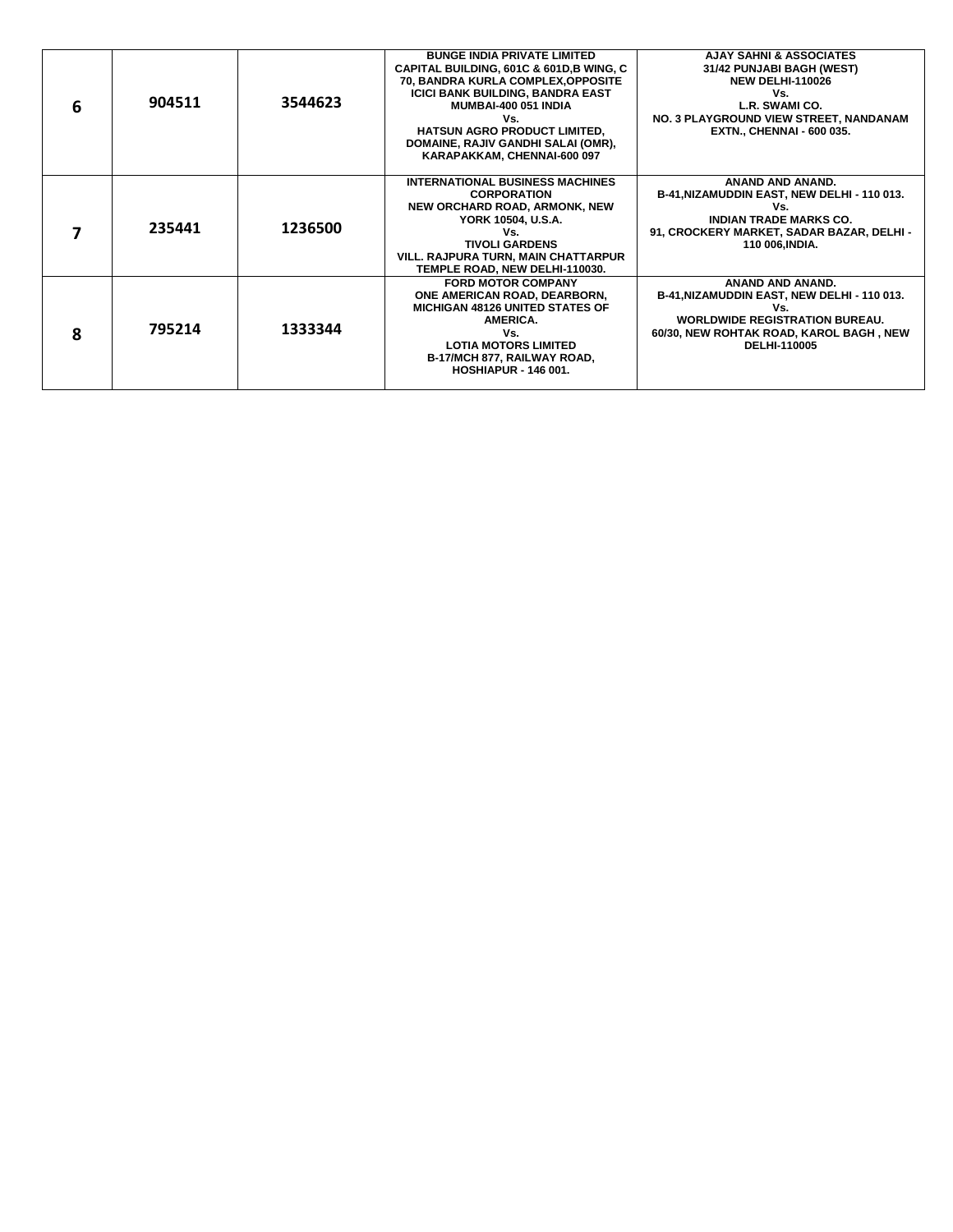

**INTELLECTUAL** PROPERTY INDIA **Patents/Designs/Trademark GEOGRAPHICAL INDICATIONS**

 **011-28031838 011-28032406 Fax no. 28032381**

**GOVERNMENT OF INDIA MINISTRY OF COMMERCE & INDUSTRY Plot No.32, Sector – 14, Dwarka NEW DELHI - 110078.**

### **NAME OF HEARING OFFICER: SH. SACHIN SHARMA, DEPUTY REGISTRAR**

### **TIME: 11:00 AM. DATE: 25/01/2022**

| S.No           | <b>OPPOSITION</b><br>NO. | <b>APPLICATION NO.</b> | <b>NAME OF PARTIES</b>                                                                                                                | <b>NAME OF REPRESENTATIVE.</b>                                                                                                          |
|----------------|--------------------------|------------------------|---------------------------------------------------------------------------------------------------------------------------------------|-----------------------------------------------------------------------------------------------------------------------------------------|
|                |                          |                        |                                                                                                                                       |                                                                                                                                         |
|                | 786451                   | 2035015                | <b>NOVARTIS AG</b><br>4002 BASEL, SWITZERLAND.<br>VS.<br><b>GLENMARK PHARMACEUTICALS LTD.</b>                                         | <b>LALL LAHIRI AND SALHOTRA.</b><br>PLOT NO. B-28, SECTOR - 32, INSTITUTIONAL<br>AREA, GURGAON - 122 001, HARYANA.<br>v/s.              |
| 1              |                          |                        | <b>B/2, MAHALAXMI CHAMBERS,22</b><br><b>BHULABHAI DESAI ROAD, POST BOX</b><br>NO.26511, MUMBAI-400099.                                | <b>GLENMARK PHARMACEUTICALS LTD.</b><br><b>B/2. MAHALAXMI CHAMBERS.22 BHULABHAI</b><br>DESAI ROAD, POST BOX NO.26511,<br>MUMBAI-400099. |
|                |                          |                        | <b>WHITEFIELDS OVERSEAS LTD.</b><br>F-7/10, VASANT VIHAR, NEW DELHI-110057.<br>Vs.                                                    | <b>ARORA AND ARORA</b><br>7, FIRST FLOOR, NEHRU NAGAR MARKET, NEW<br>DELHI-110065                                                       |
| $\overline{2}$ | 834364                   | 1844261                | <b>KRBL LIMITED</b><br>5190, LAHORI GATE, NAYA BAZAR,<br>DELHI-110006                                                                 | Vs.<br><b>DELHI REGISTRATION SERVICES</b><br>85/86, GADODIA MARKET, KHARI BAOLI,<br>DELHI - 110 006                                     |
|                |                          |                        | <b>RAJ KUMAR HARJAI</b><br><b>BASTI BAWA KHEL KAPURTHAL ROAD</b><br><b>JALANDHAR</b>                                                  | <b>MAHTTA &amp; CO.</b><br>43 - B/3, MAHTTA HOUSE, UDHAM SINGH NAGAR,<br>LUDHIANA - 141 001, (PUNJAB).                                  |
| 3              | 772307                   | 1867297                | Vs.<br><b>MAJESTIC RUBBER INDUSTRIES</b><br><b>D-20 SITE-IV INDUSTRIAL AREA</b><br>SAHIBABAD-201010                                   | Vs.<br><b>MANCHANDA ASSOCIATES.</b><br>15/1061, (2ND FLOOR), NAIWALA, KAROL BAGH,<br><b>NEW DELHI - 110 005.</b>                        |
|                |                          |                        | <b>USHA INTERNATIONAL LIMITED</b><br>SURYA KIRAN BUILDING, 19 - KASTURBA<br>GANDHI MARG, NEW DELHI - 110 001.                         | <b>K &amp; S PARTNERS</b><br>B K HOUSE, PLOT NO. 109, SECTOR-44, HUDA,<br>GURGAON, HARYANA, INDIA                                       |
| 4              | 854321                   | 2047939                | Vs.<br><b>SHRIRAM PISTONS &amp; RINGS LIMITED</b><br>23, KASTURBA GANDHI MARG,<br><b>NEW DELHI-01</b>                                 | Vs.<br>THE ACME COMPANY<br><b>B-41, JAIPUR ESTATE, NIZAMUDDIN EAST,</b><br><b>NEW DELHI - 110 013.</b>                                  |
|                |                          |                        | <b>SRI LAKSHMIPATI CONTROL CABLES</b><br>PVT.LTD.<br><b>D-46 SECTOR-10 NOIDA-201301</b><br>Vs.                                        | <b>BANSAL &amp; COMPANY</b><br>210, JOP PLAZA, { OPP.MC DONALD"S} P-2,<br>SECTOR-18, NOIDA-201 301, NCR DELHI. {INDIA }<br>Vs.          |
| 5              | 855640                   | 2090870                | ZEE ENTERTAINMENT ENTERPRISES LTD.<br><b>18TH FLOOR, A -WING MARATHON</b><br>FUTUREX, N.M. JOSHI MARG, LOWER<br>PAREL, MUMBAI-400013. | <b>SINGH &amp; SINGH LALL &amp; SETHI</b><br><b>D-17 SOUTH EXTENSION, PART-II,</b><br><b>NEW DELHI 110049</b>                           |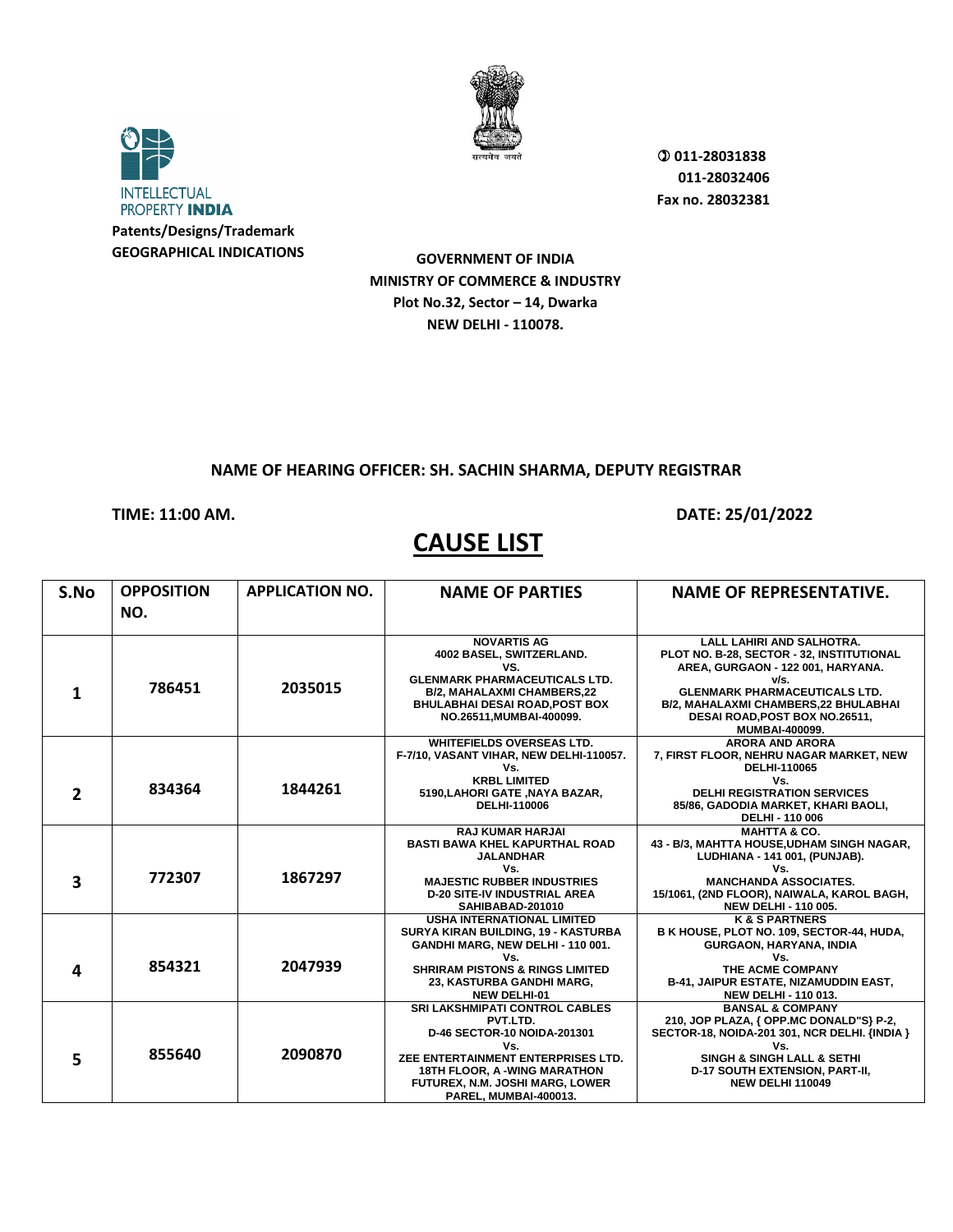|   |             |         | <b>MARS. INCORPORATED</b>                  | <b>ANAND AND ANAND.</b>                      |
|---|-------------|---------|--------------------------------------------|----------------------------------------------|
|   |             |         | 6885, ELM STREET, MCLEAN, VIRGINIA -       | <b>B-41, NIZAMUDDIN EAST,</b>                |
|   |             |         | 22101 - 3883, U.S.A.                       | <b>NEW DELHI - 110 013.</b>                  |
|   |             |         | VS.                                        | Vs.                                          |
| 6 | Rect.260346 | 819459  | <b>AFFINITY PETCARE, S.A</b>               | <b>REMFRY &amp; SAGAR</b>                    |
|   |             |         | PL. XAVIER CUGAT, 2, EDIFICIO D, 3 08174   | <b>REMFRY HOUSE AT THE MILLENNIUM PLAZA</b>  |
|   |             |         | SANT CUGAT DEL VALLES BARCELONA,           | SECTOR 27 GURGAON-122002                     |
|   |             |         | <b>SPAIN</b>                               |                                              |
|   |             |         | <b>RAM KUMAR</b>                           | <b>ROHIT JAIN, ADVOCATE</b>                  |
|   |             |         | <b>RAIDEEP APARTMENT. NEAR NEW AGRA</b>    | F1/163, GANDHI PATH, CHITRAKOOT, VAISHALI    |
|   |             |         | POLICE STATION, NEW AGRA, AGRA, U.P        | NAGAR, JAIPUR - RAJASTHAN - 302021           |
|   |             |         | Vs.                                        | Vs.                                          |
|   | 809567      | 1975081 | <b>MAHADEV CONFECTIONERY</b>               | G.S. RIJHWANI & CO.                          |
|   |             |         | 333/47, MARBAL MANDI, NEMAVAR ROAD,        | 203, SHREE PRASAD CHAMBERS, IIND FLOOR,      |
|   |             |         | PALDA, INDORE, MP                          | NEAR TSEC ENGINEERING COLLEGE, 35TH ROAD,    |
|   |             |         |                                            | TPS III. BANDRA WEST MUMBAI-400050           |
|   |             |         | <b>MARS, INCORPORATED</b>                  | ANAND AND ANAND.                             |
|   |             |         | 6885, ELM STREET, MCLEAN, VIRGINIA -       | B-41, NIZAMUDDIN EAST, NEW DELHI - 110 013.  |
|   |             |         | 22101 - 3883, U.S.A.                       | Vs.                                          |
|   | 168346      | 743594  | Vs.                                        | <b>KAMATH &amp; KAMATH</b>                   |
| 8 |             |         | <b>MACMILLAN INDIA LTD</b>                 | "VIDYA" 61, FOURTH MAIN ROAD, GANDHI NAGAR   |
|   |             |         | 21. PATTULOS ROAD, CHENNAI.                | ADYAR, CHENNAI - 600 020.                    |
|   |             |         | <b>WORLD WRESTLING ENTERTAINMENT. INC.</b> | ANAND AND ANAND.                             |
|   |             |         | 1241 EAST MAIN STREET, STAMFORD,           | B-41, NIZAMUDDIN EAST, NEW DELHI - 110 013.  |
|   |             |         | CONNECTICUT 06902, U.S.A.                  |                                              |
|   |             |         | Vs.                                        | <b>MADAMSER &amp; CO.</b>                    |
| q | 220887      | 1022513 | KANIN (INDIA) LTD.                         | FLAT NO. E (GF), SAGAR APTS., 6, TILAK MARG, |
|   |             |         | A-46, MOHAN COOP ERATIVE INDL. ESTATE      | <b>NEW DELHI-110001.</b>                     |
|   |             |         | LTD. DELHI MATHURA ROAD, NEW DELHI         |                                              |
|   |             |         |                                            |                                              |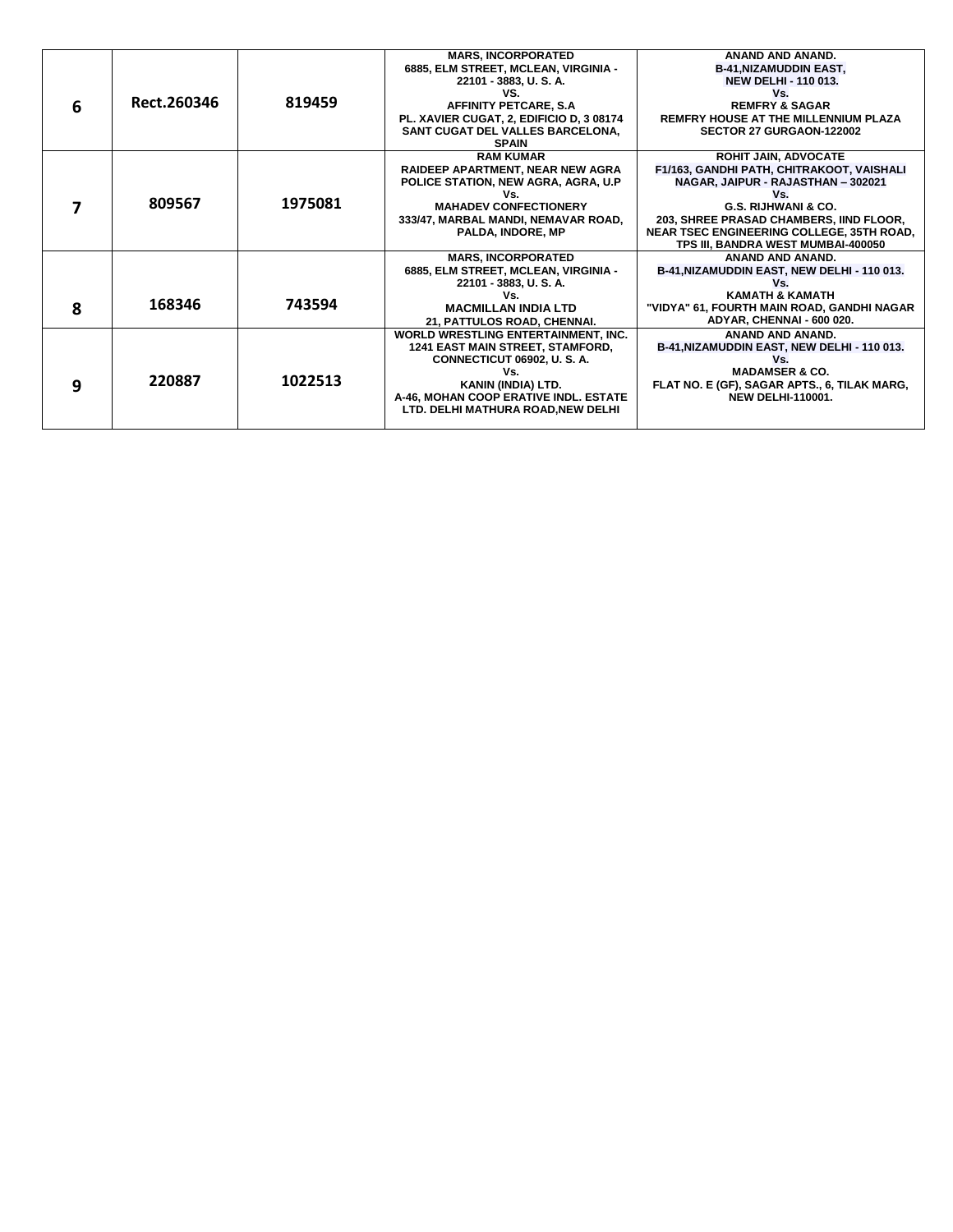



**GOVERNMENT OF INDIA MINISTRY OF COMMERCE & INDUSTRY Plot No.32, Sector – 14, Dwarka NEW DELHI - 110078.**

#### **NAME OF HEARING OFFICER: SH. SACHIN SHARMA, DEPUTY REGISTRAR**

**TIME: 11:00 AM. DATE: 27/01/2022** 

| S.No | <b>OPPOSITION</b> | <b>APPLICATION NO.</b> | <b>NAME OF PARTIES</b>                                                                                 | <b>NAME OF REPRESENTATIVE.</b>                                                                      |
|------|-------------------|------------------------|--------------------------------------------------------------------------------------------------------|-----------------------------------------------------------------------------------------------------|
|      | NO.               |                        |                                                                                                        |                                                                                                     |
|      |                   |                        | <b>AMAR CHAND JAIN</b>                                                                                 | RAO & RAO.                                                                                          |
|      |                   |                        | <b>MAHAVEER MEDICAL STORE ATA MANDIR</b><br><b>SAWARKAR CHOWK LALITPUR UP</b>                          | 12-10-651/3, ROAD NO.2, INDIRANAGAR,<br>WARASLGUDA SECUNDERABAD - 500 061 (A.P.).                   |
|      | 905376            | 2031139                | Vs.                                                                                                    | Vs.                                                                                                 |
|      |                   |                        | <b>MANKIND PHARMA LIMITED</b><br>208, OKHLA INDUSTRIAL ESTATE, PHASE-<br><b>III, NEW DELHI-110020.</b> | <b>DASWANI &amp; DASWANI</b><br>R-167 G.K. I NEW DELHI 110048                                       |
|      |                   |                        | UNIMARCK PHARMA (INDIA) LTD.                                                                           | <b>DK LALWANI &amp; CO.</b>                                                                         |
|      |                   |                        | <b>SCO 264, SECTOR 32-D,</b><br>CHANDIGARH - 160 047.                                                  | 403, SHAKUNTALA BUILDING, 59, NEHRU PLACE,<br><b>NEW DELHI-110019.</b>                              |
|      |                   |                        | Vs.                                                                                                    | Vs.                                                                                                 |
| 2    | 848504            | 2051760                | <b>MICRO LABS LTD.</b>                                                                                 | V. RAVI. ADVOCATE.                                                                                  |
|      |                   |                        | OFFICT AT NO 27, RACE COURSE ROAD,<br><b>BANGALORE-560 001</b>                                         | AP.1396, 31ST STREET, VI SECTOR, K.K. NAGAR,<br>CHENNAI - 600 078.                                  |
|      |                   |                        | <b>MR. MAHESH GUPTA</b>                                                                                | RAJESHWARI HARIHARAN (ADV)                                                                          |
|      |                   |                        | <b>H - 35. SOUTH EXTN., PART - 1,</b><br><b>NEW DELHI-110035</b>                                       | <b>RAJESHWARI &amp; ASSOCIATES AMSOFT BUSINESS</b><br><b>CENTRE UNITECH TRADE CENTRE SECTOR 43.</b> |
|      |                   |                        | Vs.                                                                                                    | GURGAON-122002 HARYANA                                                                              |
| 3    | 845245            | 2007674                | <b>KENT FANS AND ELECTRICALS PVT. LTD</b>                                                              | Vs.                                                                                                 |
|      |                   |                        | 15 SSI, INDUSTRIAL AREA, G.T. KARNAL                                                                   | <b>VIDHANI TRADE MARKS CO.</b>                                                                      |
|      |                   |                        | <b>ROAD, DELHI 110033</b>                                                                              | 11/12, UGF, P.N. BANK BUILDING, WEST PATEL<br>NAGAR, N. DELHI-8.                                    |
|      |                   |                        | <b>COLOPLAST A/S</b>                                                                                   | <b>GROSER &amp; GROSER.</b>                                                                         |
|      |                   |                        | HOLTEDAM 1, DK - 3050 HUMLEBAEK,<br>DENMARK.                                                           | D-1/5, DLF QUTAB ENCLAVE, PHASE - 1,<br><b>GURGAON - 122 002, INDIA.</b>                            |
|      |                   |                        | Vs.                                                                                                    | Vs.                                                                                                 |
| 4    | 832157            | 1887061                | <b>TITAN COMPANY LTD</b>                                                                               | <b>SAIKRISHNA &amp; ASSOCIATES</b>                                                                  |
|      |                   |                        | NO. 132/133, DIVYASHREE TECHNOPOLIS,                                                                   | B-140, SEC-51,                                                                                      |
|      |                   |                        | OFF HAL AIRPORT ROAD, YAMALUR POST,                                                                    | <b>NOIDA-201301</b>                                                                                 |
|      |                   |                        | YAMALUR, BANGALORE 560037<br><b>KARNATAKA INDIA</b>                                                    |                                                                                                     |